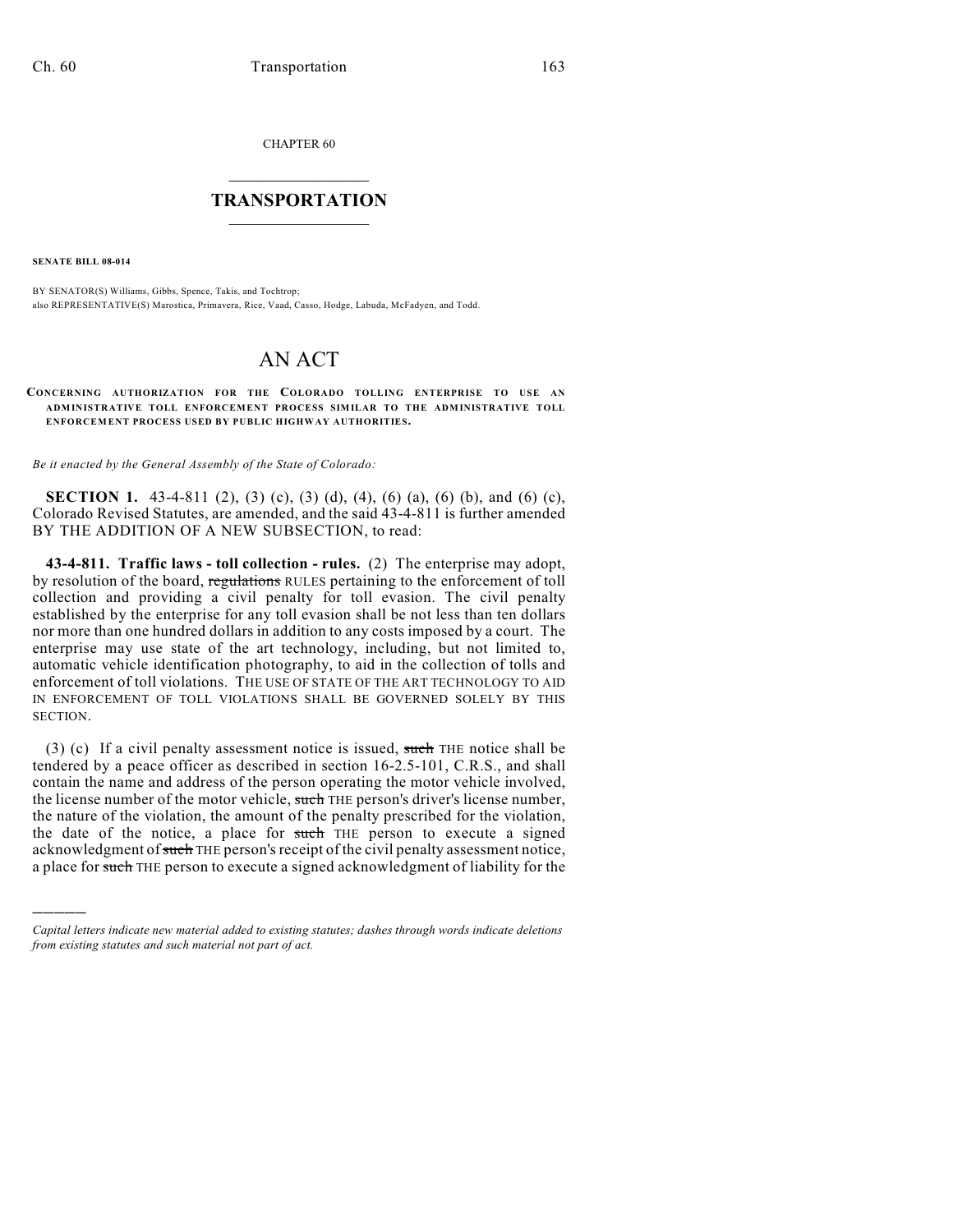164 Transportation Ch. 60

cited violation, and such other information as may be required by law to constitute the notice as a complaint to appear in court should FOR ADJUDICATION OF A TOLL EVASION PURSUANT TO THIS SECTION IF the prescribed TOLL, FEE, AND CIVIL penalty ARE not be paid within twenty days. Every cited person shall execute the signed acknowledgment of the person's receipt of the civil penalty assessment notice.

(d) The acknowledgment of liability shall be executed at the time the cited person pays the prescribed penalty. The person cited shall pay the TOLL, FEE, AND civil penalty authorized by the enterprise at the office of the enterprise either in person or by postmarking such payment within twenty days of the notice. If the person cited does not pay the prescribed TOLL, FEE, AND CIVIL penalty within twenty days of the notice, the civil penalty assessment notice shall constitute a complaint to appear in court FOR ADJUDICATION OF A TOLL EVASION PURSUANT TO THIS SECTION, and the person cited shall, within the time specified in the civil penalty assessment notice, file an answer to this complaint with the county court for the county in which the civil penalty assessment was issued IN THE MANNER SPECIFIED IN THE NOTICE.

(4) (a) The respective courts of the municipalities, counties, the city and county of Denver, and the city and county of Broomfield AND CITIES AND COUNTIES have jurisdiction to try all cases arising under municipal ordinances and state laws governing the use of a toll highway and arising under the toll evasion civil penalty regulations RULES enacted by the enterprise. Venue for such cases shall be in the municipality, county, or city and county where the alleged violation of municipal ordinance, state law, or regulation RULE of the enterprise occurred.

(b) AT THE REQUEST OF THE JUDICIAL DEPARTMENT, THE ENTERPRISE SHALL CONSIDER ESTABLISHING AN ADMINISTRATIVE TOLL ENFORCEMENT PROCESS AND MAY, BY RESOLUTION, ADOPT RULES CREATING SUCH A PROCESS. THE RULES PERTAINING TO THE ADMINISTRATIVE ENFORCEMENT OF TOLL EVASION SHALL REQUIRE NOTICE TO THE PERSON CITED FOR TOLL EVASION AND PROVIDE TO THE PERSON AN OPPORTUNITY TO APPEAR AT AN OPEN HEARING CONDUCTED BY AN IMPARTIAL HEARING OFFICER AND A RIGHT TO APPEAL THE FINAL ADMINISTRATIVE DETERMINATION OF TOLL EVASION TO THE COUNTY COURT FOR THE COUNTY IN WHICH THE VIOLATION OCCURRED.

(c) IF THE ENTERPRISE ESTABLISHES AN ADMINISTRATIVE TOLL ENFORCEMENT PROCESS, NO COURT OF A MUNICIPALITY, COUNTY, OR CITY AND COUNTY SHALL HAVE JURISDICTION TO HEAR TOLL EVASION CASES ARISING ON A TOLL HIGHWAY OPERATED BY THE ENTERPRISE.

(d) A TOLL EVASION CASE MAY BE ADJUDICATED BY AN IMPARTIAL HEARING OFFICER IN AN ADMINISTRATIVE HEARING CONDUCTED PURSUANT TO THIS SECTION AND THE RULES PROMULGATED BY THE ENTERPRISE. THE HEARING OFFICER MAY BE AN ADMINISTRATIVE LAW JUDGE EMPLOYED BY THE STATE OR AN INDEPENDENT CONTRACTOR OF THE ENTERPRISE. THE CONTRACT FOR AN INDEPENDENT CONTRACTOR SHALL GRANT TO THE HEARING OFFICER THE SAME DEGREE OF INDEPENDENCE GRANTED TO AN ADMINISTRATIVE LAW JUDGE EMPLOYED BY THE STATE. THE ENTERPRISE MAY ENTER INTO CONTRACTS PURSUANT TO SECTION 29-1-203, C.R.S., FOR JOINT ADJUDICATION OF TOLL EVASION CASES PURSUANT TO THIS SECTION.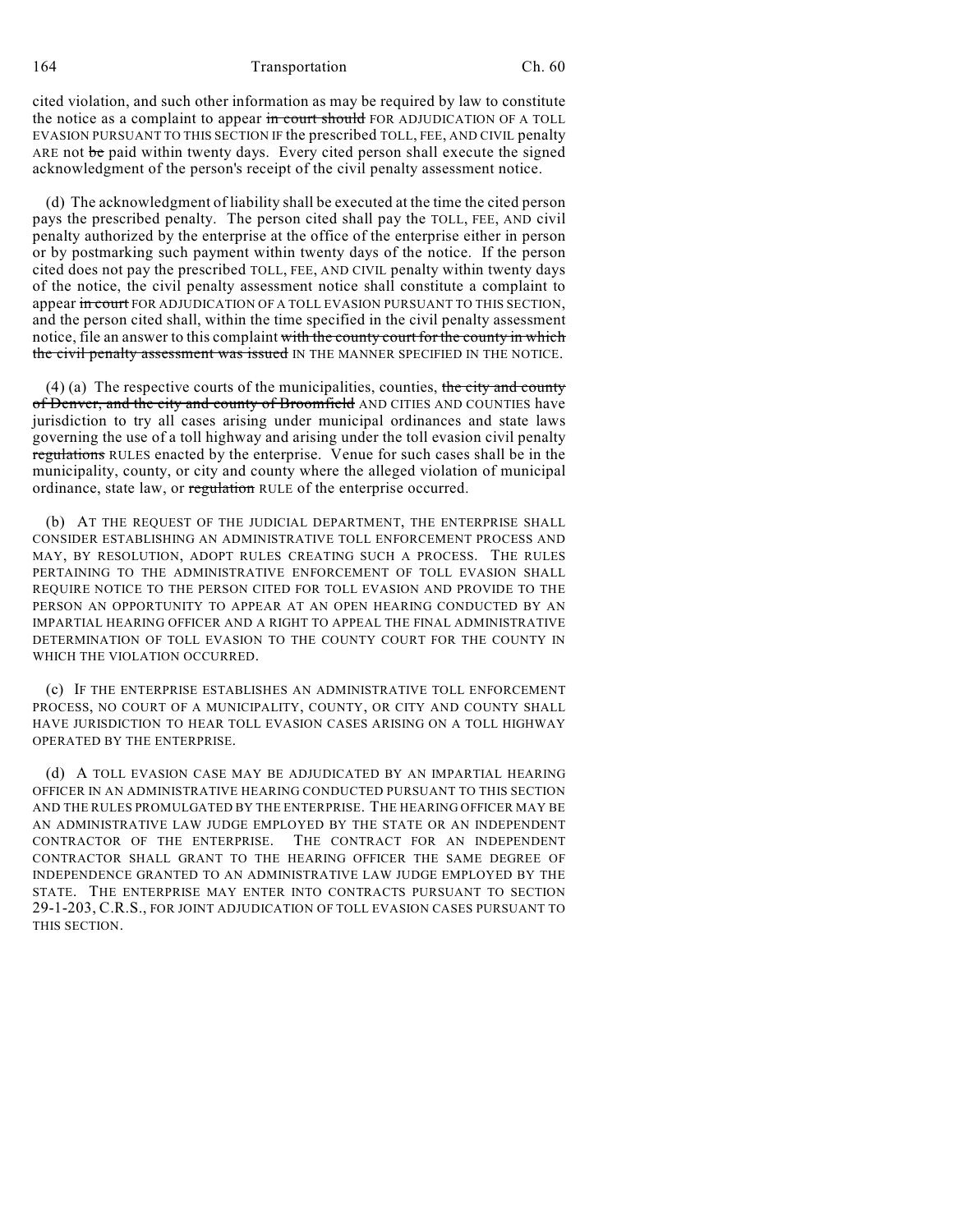## Ch. 60 Transportation 165

(e) THE ENTERPRISE MAY FILE A CERTIFIED COPY OF AN ORDER IMPOSING A TOLL, FEE, AND CIVIL PENALTY THAT IS ENTERED BY THE HEARING OFFICER IN AN ADJUDICATION OF A TOLL EVASION WITH THE CLERK OF THE COUNTY COURT IN THE COUNTY IN WHICH THE VIOLATION OCCURRED AT ANY TIME AFTER THE ORDER IS ENTERED. THE CLERK SHALL RECORD THE ORDER IN THE JUDGMENT BOOK OF THE COURT AND ENTER IT IN THE JUDGMENT DOCKET. THE ORDER SHALL THENCEFORTH HAVE THE EFFECT OF A JUDGMENT OF THE COUNTY COURT, AND EXECUTION MAY ISSUE ON THE ORDER OUT OF THE COURT AS IN OTHER CASES.

(f) AN ADMINISTRATIVE ADJUDICATION OF A TOLL EVASION BY THE ENTERPRISE IS SUBJECT TO JUDICIAL REVIEW. THE ADMINISTRATIVE ADJUDICATION MAY BE APPEALED AS TO MATTERS OF LAW AND FACT TO THE COUNTY COURT FOR THE COUNTY IN WHICH THE VIOLATION OCCURRED. THE APPEAL SHALL BE A REVIEW OF THE RECORD OFTHE ADMINISTRATIVE ADJUDICATION AND NOT A DE NOVO HEARING.

(g) NOTWITHSTANDING THE SPECIFIC REMEDIES PROVIDED BY THIS SECTION, THE ENTERPRISE SHALL HAVE EVERY REMEDY AVAILABLE UNDER THE LAW TO ENFORCE UNPAID TOLLS AND FEES AS DEBTS OWED TO THE ENTERPRISE.

(6) (a) In addition to the penalty assessment procedure provided for in subsection (3) of this section, where an instance of toll evasion is evidenced by automatic vehicle identification photography or other technology not involving a peace officer, a civil penalty assessment notice may be issued and sent by first-class mail, or by any mail delivery service offered by an entity other than the United States postal service that is equivalent to or superior to first-class mail with respect to delivery speed, reliability, and price, by the enterprise to the registered owner of the motor vehicle involved. Such THE notice shall contain the name and address of the registered owner of the vehicle involved, the license number of the vehicle involved, the date of the notice, the time and location of the violation, the amount of the penalty prescribed for the violation, a place for such person to execute a signed acknowledgment of liability for the cited violation, and such other information as may be required by law to constitute the notice as a complaint to appear in court FOR ADJUDICATION OF A TOLL EVASION CIVIL PENALTY ASSESSMENT. THE REGISTERED OWNER OF THE VEHICLE INVOLVED IN A TOLL EVASION SHALL BE LIABLE FOR THE TOLL, FEE, AND CIVIL PENALTY IMPOSED BY THE ENTERPRISE, EXCEPT AS OTHERWISE PROVIDED IN PARAGRAPH  $(a.5)$  OF THIS SUBSECTION  $(6)$ .

(b) Should IF the prescribed penalty IS not be paid within twenty days of the notice, in order to ensure that adequate notice has been given, the enterprise shall send a second penalty assessment notice by certified mail, return receipt requested, or by any mail delivery service offered by an entity other than the United States postal service that is equivalent to or superior to certified mail, return receipt requested, with respect to receipt verification and delivery speed, reliability, and price, containing the same information as set forth in paragraph (a) of this subsection  $(6)$ . Such THE notice shall specify that the alleged violator REGISTERED OWNER OF THE VEHICLE may pay the same penalty assessment at any time prior to the scheduled hearing. IF THE REGISTERED OWNER OF THE VEHICLE DOES NOT PAY THE PRESCRIBED TOLL, FEE, AND CIVIL PENALTY WITHIN TWENTY DAYS OF THE NOTICE, THE CIVIL PENALTY ASSESSMENT NOTICE SHALL CONSTITUTE A COMPLAINT TO APPEAR FOR ADJUDICATION OF A TOLL EVASION IN COURT OR IN AN ADMINISTRATIVE TOLL ENFORCEMENT PROCEEDING, AND THE REGISTERED OWNER